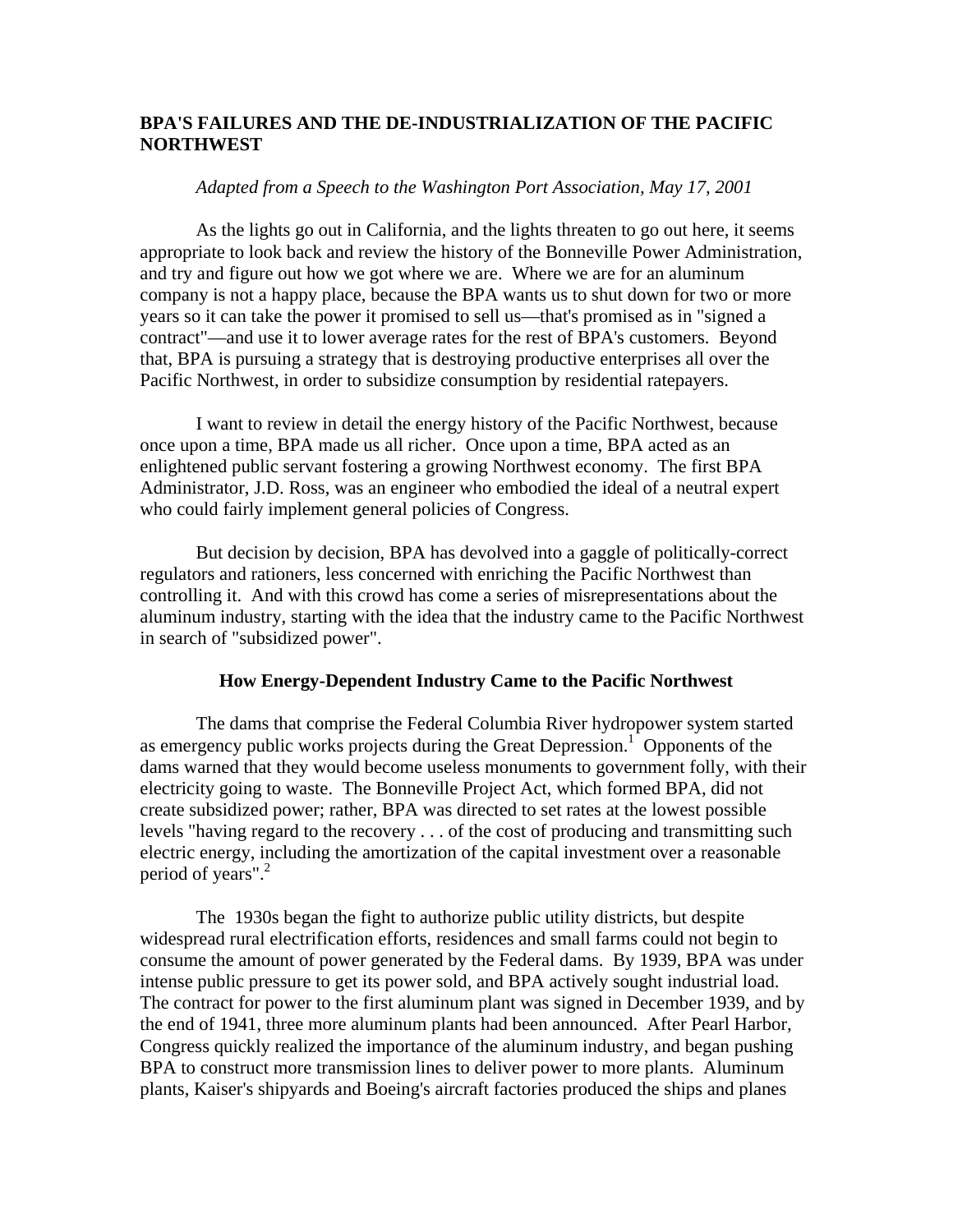without which the United States could not have won World War II. Indeed, one-third of the light metals consumed by the World War II defense effort came from BPA power.<sup>3</sup> And a mystery load in Hanford, Washington, which consumed more power than all of the PUDs, cooperatives and municipal customers of the Region combined, helped produce the atomic weapons that defeated Japan.

From 1940 to 1945, the number of BPA industrial and utility customers increased from five to eighty, and BPA's annual revenues increased from \$376,000 to \$23,000,000. Aluminum plants constituted BPA's largest load. As BPA's largest customers, the aluminum plants paid the largest portion of the costs of generating the electricity, and the largest share of dam construction costs, as they did for many, many years thereafter.

 Hydropower facilities have high capital costs, but no fuel costs, because the water "fuel" is free. When first constructed, hydroprojects generate electricity at costs that may exceed alternative sources of power. But over time, inflation tends to make hydropower look less and less expensive, because the capital costs are assessed to the customers based on fixed repayment terms—akin to level home mortgages. The aluminum companies covered the fixed costs in the early years, when hydropower was relatively expensive. Much of the public agency load now favored by BPA arrived later, after decades of inflation had made hydropower costs much more attractive.

 The payments from aluminum companies also provided political protection for BPA, by ensuring that BPA did not lose money. BPA's  $50<sup>th</sup>$  Anniversary History reports that the continued industrial sales revenue "saved the Bonneville system from being wrecked by the private utilities. It gave the preference customers time to win their lawsuits, or their condemnation suits, or their buyouts of private utility properties after WWII. Public power, protected by the aluminum markets, was able to come in and build on top of the Bonneville system." $4$  Without aluminum power purchases to keep BPA financially solvent, the enemies of public power might have succeeded in dismantling BPA entirely.

 The federal government continued to build additional dams for power production, with the 1948 Vanport flood providing strong political push for many dams to control the River. Upon his return from viewing the flood damage, President Truman ordered that the plans of all federal agencies for Columbia River development be consolidated and expedited.<sup>5</sup> By 1951, more than 90% of Northwest farms were electrified, and roughly half the people were served by IOUs and half by public power.<sup>6</sup>

Politicians outside the Pacific Northwest lament "subsidized power" for Northwesterners, but most of BPA's customers have paid the full cost of power production ever since the dams were built. BPA's prices have generally been less than market rates in recent years, but it is misleading to call this a "subsidy". Rather, BPA's customers in the Pacific Northwest are getting the benefits of prudent, long-term investments in electric power supplies, just as ratepayers across the nation have gotten get the benefits of their utilities' embedded-cost resources.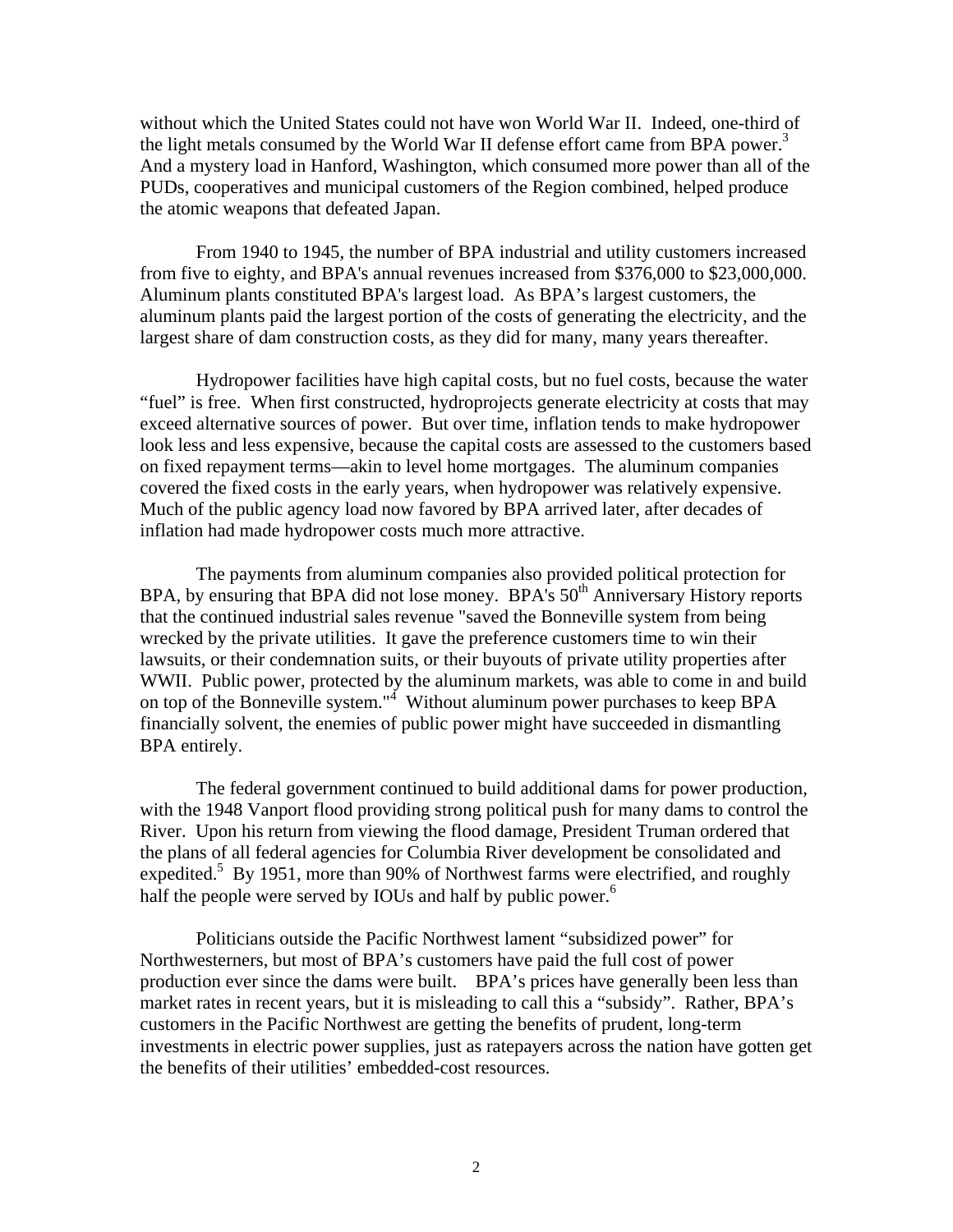## **The Birth of Regional Preference**

 By 1964, BPA had entered into the Canadian Treaty, which added 20 million acre-feet of storage.<sup>7</sup> With this storage, and other storage reservoirs, BPA could engage in multi-year planning, saving water to cover temporary deficits, and thereby converting unreliable, "nonfirm" power to "firm power". Indeed, BPA developed a large surplus of firm power. To sell this power, BPA brought more aluminum plants into the Region.

BPA also sought and obtained approval from Congress to build large transmission lines to California, called the "Intertie". Through the Intertie, BPA hoped to be able to import power from California during the winter, when Northwest heating loads were large, and export power in the summer, when California air conditioning loads were high, thereby making both regions better off. But Northwest politicians zealously guarded the system their ratepayers had funded, and passed the Regional Preference Act to assure that the Pacific Northwest would get first crack at the available, low-cost power.<sup>8</sup> Under the Act, Congress forbade BPA from exporting any power unless there was no market for the power in the Pacific Northwest—unless it would otherwise go to waste.

#### **The Shift to Thermal Power**

By the middle 1960s, it was clear that the dam-building days were over—no new federal projects were likely to be authorized. Construction on previously authorized projects continued, including the Lower Snake River Dams, but other dams planned along the Middle Snake were stopped by conservationists. In those days, conservation meant the wise use of natural resources. The conservationists urged the Region to build other power plants instead, in areas of less natural beauty. Thus hydropower development stopped with roughly half of the power potential of the Columbia River left unharnessed.<sup>9</sup>

In addition to environmental objections, many forecasts suggested that large thermal power plants could be less costly; even nuclear power was projected to cost 3.5 mills per kwh, less than the cost of new hydro projects.<sup>10</sup> Engineers had also longrecognized that thermal power plants in the Northwest could complement hydropower. Thermal plants tended to be least costly when run at full capacity, while hydropower could be turned on and off to cover thermal outages and daily and seasonal changes in load. Together, both sets of plants could produce great efficiencies and economies if all plants were run in a "one utility" concept.

Throughout the 1960s and 1970s, BPA exercised leadership in the Pacific Northwest utility community, and acted as if it were a super-utility with a service territory extending throughout the Northwest. While BPA's governing statutes did not offer BPA this role by law, BPA took it in fact, and lead the Northwest toward long-term planning for the Region's load growth. In 1966, BPA called together public and private utility officials from throughout the Northwest, and announced the formation of a thermal planning task force, and by 1968, the Joint Power Planning Council had announced a plan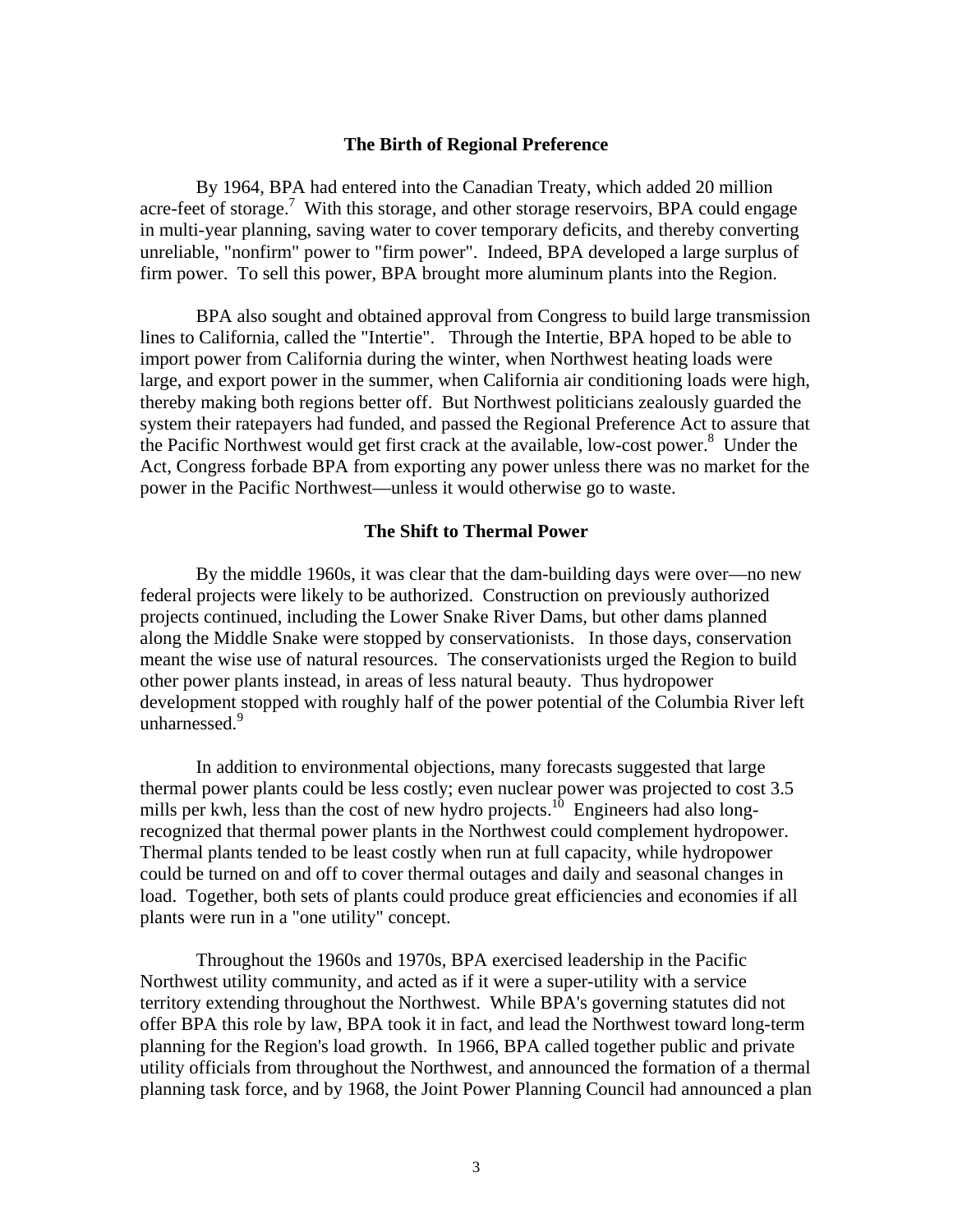for \$15 billion in new coal and nuclear plants. BPA had no authority to build thermal plants, but promised to finance Washington Public Power Supply System (WPPSS) projects through "net billing" arrangements with the Region's public utilities.

Over time, conservationists were replaced with environmentalists, who tended to oppose the construction of any power plants anywhere. Environmentalists began to oppose nuclear plants that had been urged as replacements for more hydro development.<sup>11</sup> Nonetheless, the Region headed into Phase I of the hydrothermal program, including the first three WPPSS plants.

In 1973, the Arab oil embargo hit, energy costs rose rapidly, and the twenty-year contracts BPA had signed with the Region's investor-owned utilities expired. BPA had warned the IOUs that it would not be able to renew these contracts, stimulating even greater interest in long-term planning and the construction of additional thermal plants.

In 1974, Congress passed the Federal Columbia River Transmission System Act, which gave BPA bonding authority to construct additional transmission lines.<sup>12</sup> Congress envisioned that private utilities would have principal responsibility for constructing new thermal power plants, and BPA would build the lines needed to integrate those plants into a single, highly efficient utility grid that used an optimal mix of hydropower and thermal power to serve the Region's loads.

#### **The Rise of Environmentalism**

Environmentalism grew stronger and stronger, and vague environmental laws began to hamstring development everywhere. In 1975, environmentalists launched a successful challenge to BPA's decision to amend an aluminum company's power sales contract, forcing BPA to spend five years on an Environmental Impact Statement entitled "The Role of BPA in the Pacific Northwest Power Supply System." The Administrator Hodel was moved to declare that the environmental movement

"has fallen into the hands of a small, arrogant faction which has dedicated itself to bringing our society to a halt. They are the anti-producers and the anti-achievers. The doctrine they preach is that of scarcity and self-denial. I call this faction the Prophets of Shortage."<sup>13</sup>

That was the high-water mark of BPA's resistance to the enviros. Today what Administrator Hodel called a "small, arrogant faction" has for all practical purposes taken over BPA and many of the Regions' other government agencies.

Indeed, the problem of unreasonable environmentalism now threatens the Nation as a whole.Since 1980, we have closed half our oil refineries. Hundreds of coal companies have closed. More and more land is off limits to mining and energy extraction, even though this country has more forests than it did fifty years ago, when the population was much lower. We are in the hands of extremists who are managing us into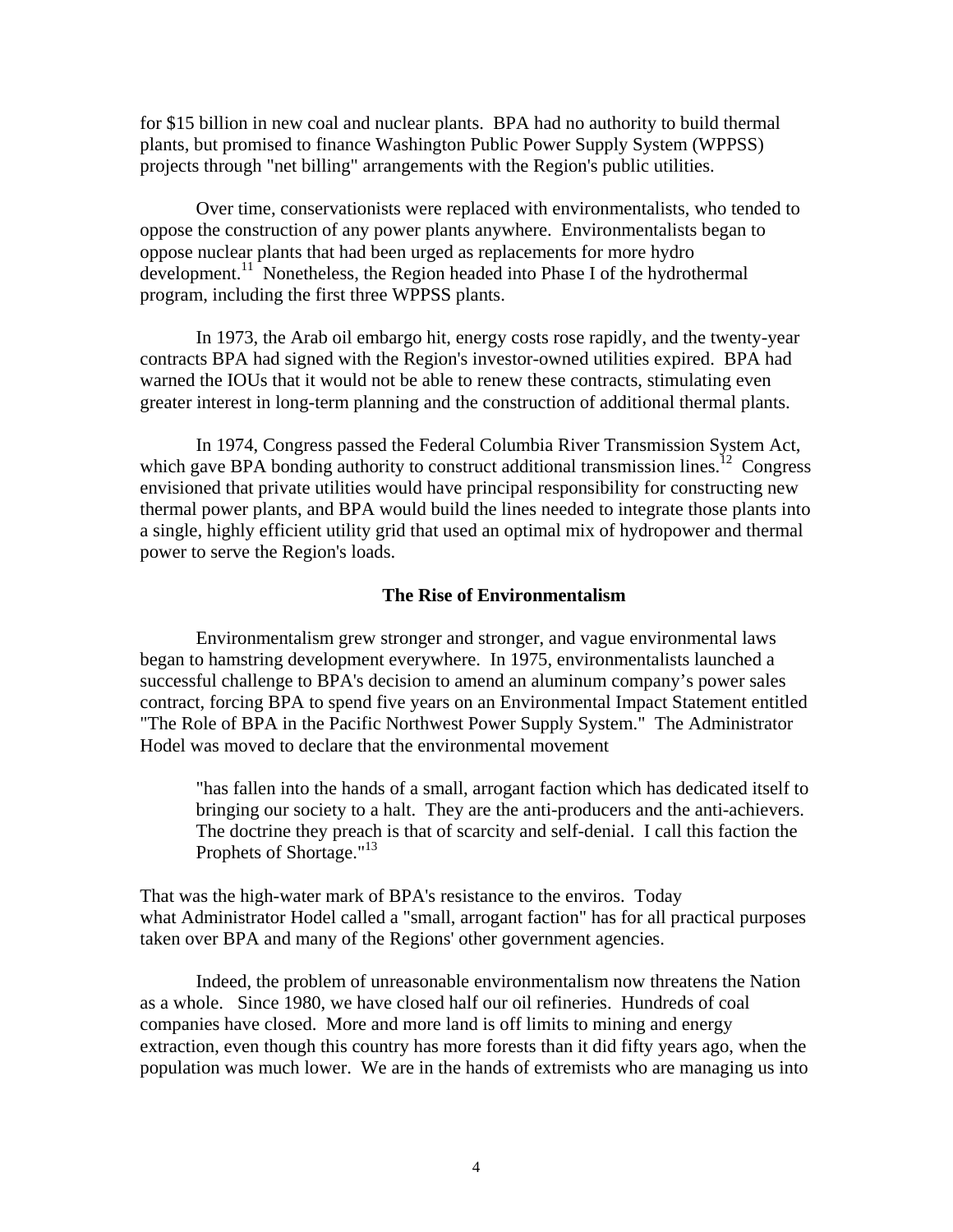decline through an explicit policy of de-industrialization. The fate of the aluminum companies is but one facet of a much, much larger problem.

### **Scarcity Causes Conflict**

By 1976, BPA had sent out notices of insufficiency to all of its preference customers, and advised the DSIs that there new contracts would not be renewed, the notices to be effective July 1, 1983. This ignited what Washington Governor Dixy Lee Ray called a "regional civil war" over electric power, with the three main customer groups of BPA—the preference customers, investor-owned utilities, and DSIs—all fighting for a share of the BPA pie. Federal legislation crafted by the Pacific Northwest Utility Conference Committee was introduced in 1977, but opposed by public power interests who said that enabling BPA to purchase additional resources would triple their bills to avoid a ten-fold increase in rates to aluminum plants<sup>14</sup>—the very same claims the public agencies are making today. At the same time, the State of Oregon threatened to turn the entire state into a public power district in order to get lower rates for its customers, served by investor-owned utilities.

By 1978, compromises were afloat under which the DSIs would pay higher rates, with the profits, so to speak, used to subsidize the Region's ratepayers who had voted against public power but still wanted the benefits, but the bills continued to fail in Congress. By 1979, Senator Hatfield had come up with the idea of making the bill more saleable by giving top priority in new resources to cost-effective conservation, and the concept of a Northwest Power Council emerged.15 And, armed with the first in a long series of junk science reports on dams and salmon, Congressman Dingell declared that greater fish protections must be included in any law "because I like fish and furry little things".<sup>16</sup> Ultimately, fish and power interests forged a compromise bill.

#### **The Northwest Power Act and Resource Acquisition**

A central purpose of the Act was "to assure the Pacific Northwest of an adequate, efficient, economical, and reliable power supply".<sup>17</sup> Congress imposed broader statutory responsibilities upon BPA that essentially ratified the leadership role that BPA had exercised, though it established a new Northwest Power Planning Council that was to provide guidance from the Region's Governors to BPA. Specifically, the Council was to prepare two plans to guide the federal agencies: "a regional conservation and electric power plan" and a "program to protect, mitigate and enhance fish and wildlife".<sup>18</sup> The power plan was set to "set forth a general scheme for implementing conservation measures and developing resources".<sup>19</sup>

Under the Act, BPA was given, for the first time, the authority to acquire additional power resources. This was the most important parts of the Act, for BPA now bore the ultimate responsibility in the area it had offered leadership for so many years: assuring an adequate power supply for the entire Region, regardless of the identity of the serving utilities.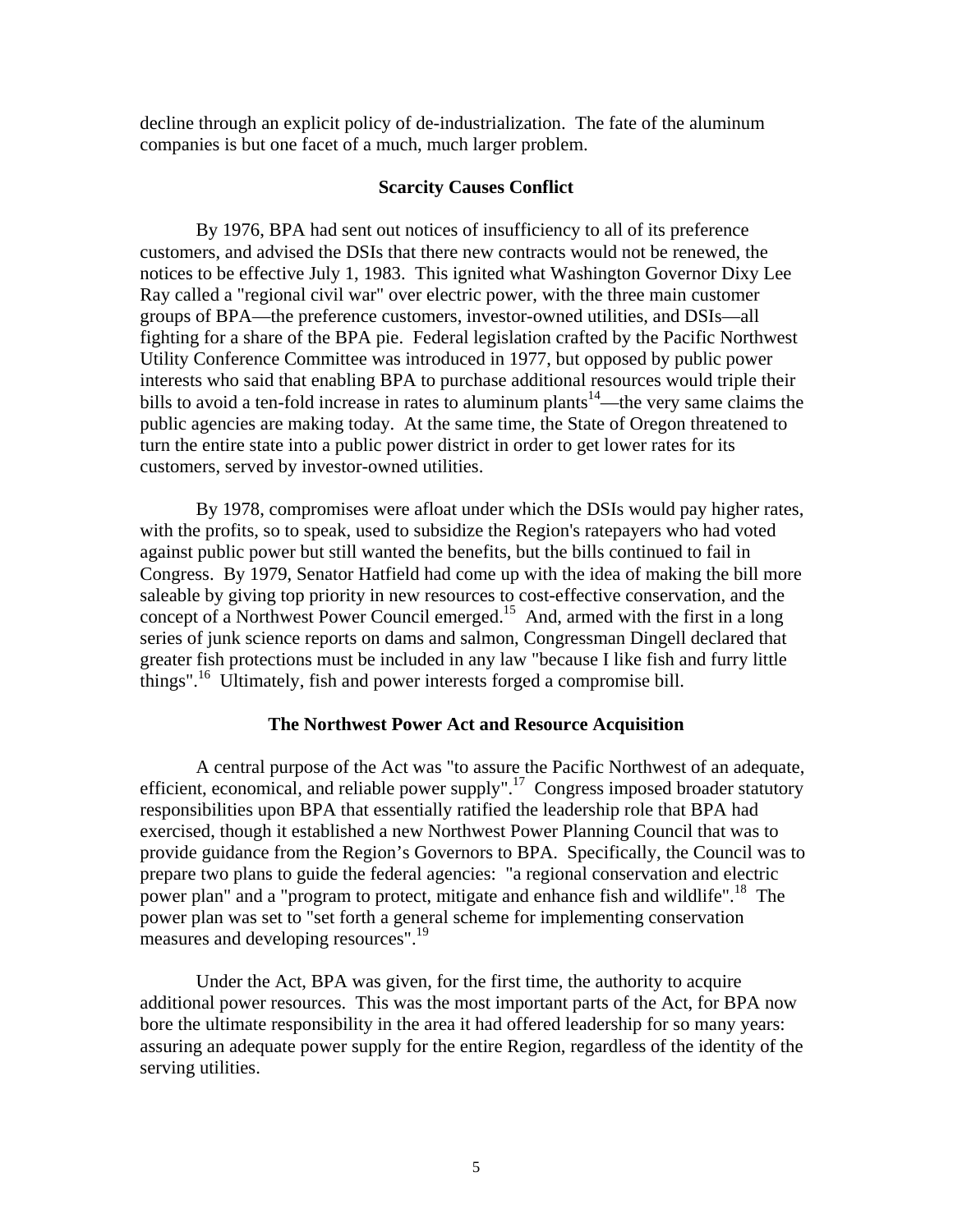Several factors motivated Congress to ratify BPA's role. Congress expected that the costs of developing a new resource would be much lower with BPA participation. This was because BPA could sign a contract to purchase the output of a proposed plant, and the developer could use that contract to secure less-expensive financing. It was also believed that BPA's involvement could facilitate the development of larger plants at a lower cost per kwh. In addition, Congress expected that by giving BPA the authority to acquire resources, BPA would be able to spread the benefits of federal power more widely through the Region—BPA could "grow the pie" to be divided up among the Region's preference utilities, investor-owned utilities, and DSIs. Indeed, the Act had a five-year phase in period for new rates and the new exchange program with the Region's IOUs, that was designed to let the economic benefits of BPA's backing of power plants kick in.

In passing the Act, Congressman Moorhead of California had warned: "I am concerned that this Council, mandated to consider conservation first and conventional generation last, may succumb to a no-growth philosophy. This would be most unwise, since the region's past inability to build new generation has been a major factor in the present shortage."<sup>20</sup> Things happened pretty much as he warned.

 While BPA had forecast shortages for years before passage of the Act, after passage of the Act, BPA proclaimed a surplus, leading some to suspect that its claims of deficit had been overstated all along. As a result, BPA spent its first ten years after the Act focused on conservation, canceling construction of nuclear power plants, and disposing of surplus power instead of exercising its new acquisition authority.

BPA's acquisition of resources was supposed to be consistent with the Council's power plan,<sup>21</sup> and the Council's primary focus became conservation. Indeed, the first power plan issued in 1983 called for half of the Region's load growth to be "served", or not served, to be exact, with conservation, and urged BPA to sell additional power to the politically-powerful IOUs so as to excuse them from the need to build additional plants for their rapidly-growing load.<sup>22</sup>

It was not until ten years after the Act, in 1990, that BPA finally adopted a "pilot program" to secure additional resources. BPA issued a Request for Proposals in 1991 for 300 aMW of firm energy.23 In 1992, BPA selected the Tenaska project, a 248 megawatt natural gas-fired plant, as the most cost effective from over 102 proposals, totalling 5,209 aMW of generation.<sup>24</sup> BPA then spent two years negotiating a contract that its own analysts warned was unduly generous: it provided continuously escalating prices for twenty years.

In 1995, after the construction was in the latter stages, BPA repudiated the contract. Tenaska sued for breach of contract, and won. After spending tens of millions of dollars in legal fees, BPA wound up paying roughly \$340 million in damages. BPA then turned around and sold the plant to a Canadian company for \$25 million. Even today, though it has been clear for more than two years that electricity supply is a problem, BPA is still not signing agreements to acquire resources of any significance.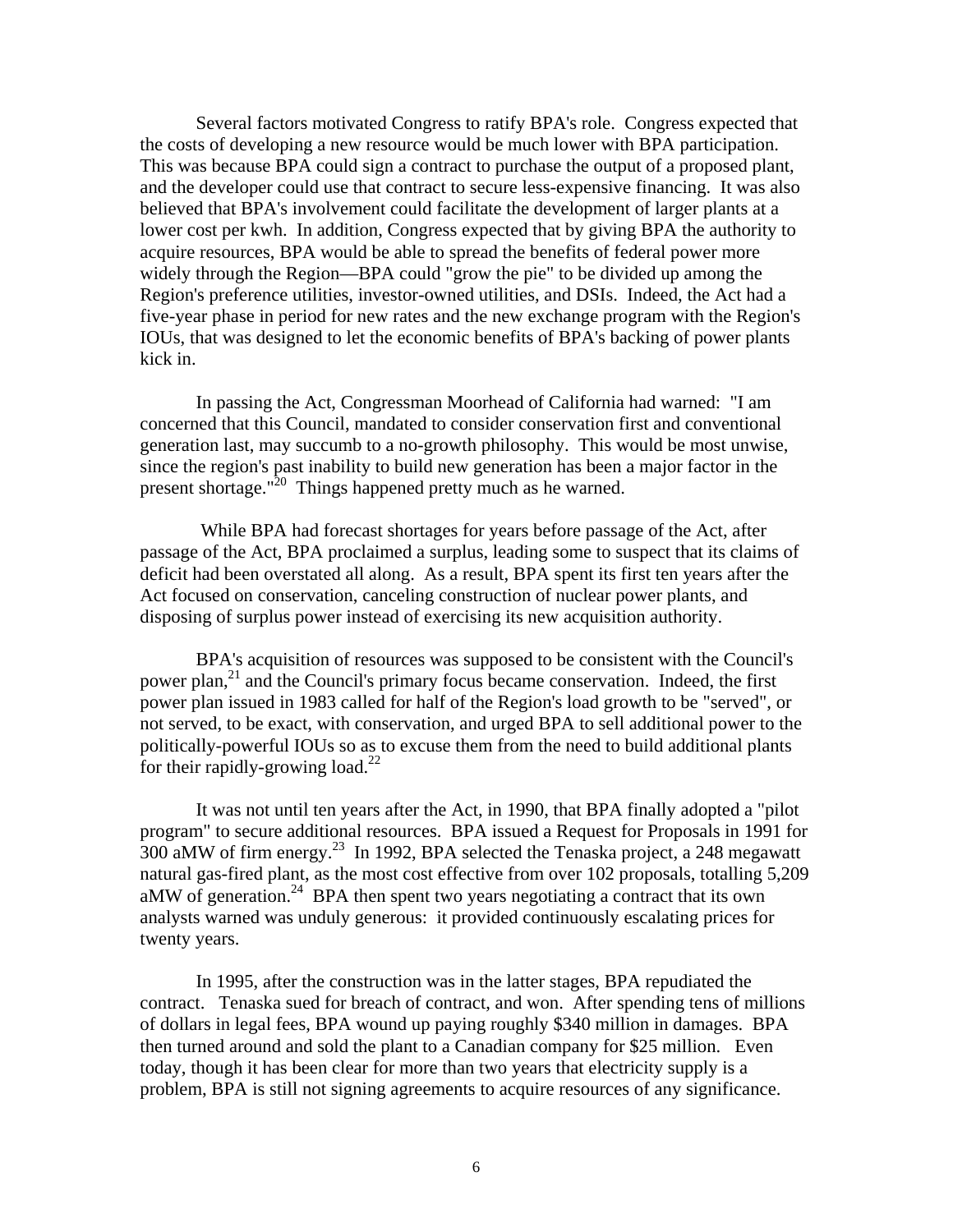## **The Special Role of the DSIs under the Northwest Power Act**

Because Columbia River streamflows are highly variable, the amount of electricity sure to be on hand is lower than the average amount of energy generated. An inherent advantage of hydropower is the ability to store energy at no cost, and release water when needed to generate electricity. Thus over decades of operations, and with greater coordination, BPA eventually perfected the art of "firming up" power that would otherwise have to be dumped on the market at nonfirm rates. This provided significantly higher financial benefits to BPA.

The DSI plants came to provide a market for such power, in particular one-quarter of BPA's sales to the DSIs, called the "top quartile". And additional quarter could be interrupted by BPA as reserves against power plant failures. And an additional quarter could be interrupted to cover transmission problems that would interrupt seasonal imports from California. The value of these interruption rights was shared between the DSIs and the rest of the Region pursuant to the Northwest Power Act, which directed BPA to give credit to the DSIs in setting rates for "the value of power system reserves made available to the Administrator through his rights to interrupt or curtail service to such direct service industrial customers".25

The Northwest Power Act formalized and locked in relationships that had emerged in BPA contracts, directing BPA to enter into new twenty-year contracts with preference customers, investor-owned utilities, and DSIs, and established detailed rate directives designed to control the prices BPA charged to each customer group. BPA was obligated to meet the needs of preference customers at the lowest rate, primarily based on the cost of BPA's hydropower resources, and to sell power to the DSIs at a somewhat higher rate.

Indeed, the DSIs were essentially forced to sign the new contracts with BPA, because Congress foreclosed, as a practical matter, their ability to purchase from other suppliers. Congress did this by creating a special class of customers called "New Large Single Loads", and directing BPA to charge its higher, "New Resource" rate for such loads, whether they were served by public or private utilities. The legislative history of the Northwest Power Act confirms that Congress' principal purposes in doing this were to encourage the DSIs to take the new BPA contracts, and to ensure that the Pacific Northwest could not lure new businesses away from other, higher cost areas of the country.26

Now, as BPA seeks to throw the DSIs off the BPA system, they can't even get service indirectly from their local public utility districts. If they do so, BPA will raise the rates to those public utility districts for the power they sell to the DSIs because BPA will claim that the DSIs are New Large Single Loads.

For the first five years after passage of the Northwest Power Act, BPA was directed to use the profits earned from the DSIs to offer a "Residential Exchange"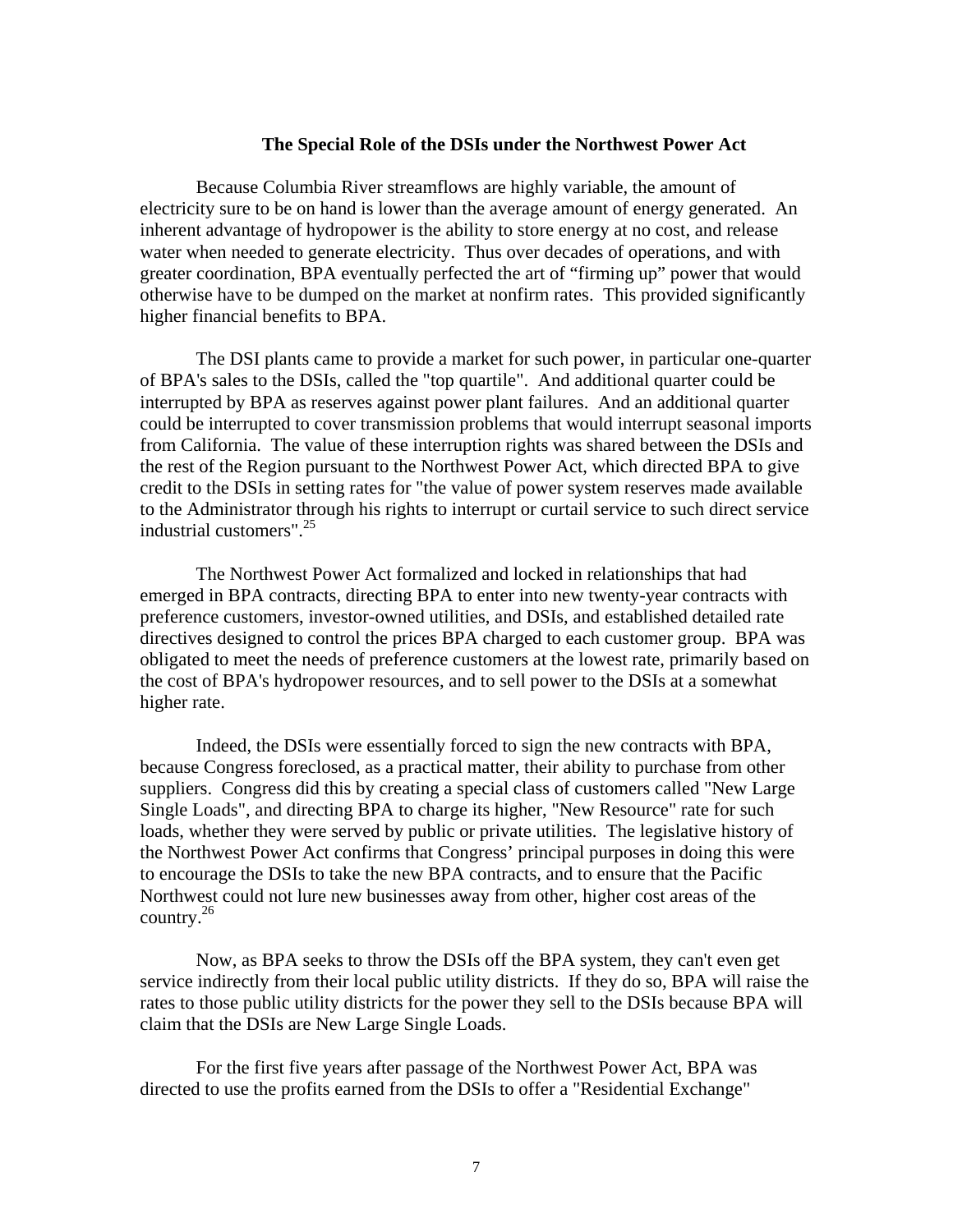program to the residential and small farm customers of the Region's investor-owned utility customers. Under this program, Regional IOUs could require BPA to buy their power at their Average System Cost, expected to be higher than BPA's costs, and to buy an equivalent amount of power at BPA's lower, cost-based rates. As the Supreme Court explained, "[b]ecause this exchange program essentially requires BPA to trade its cheap power for more expensive power, it is obviously a money-losing program for BPA. The Act expressly contemplates that much of the cost of this program is to be covered by power sales to DSIs, which pay a considerably higher price for power than other users."<sup>27</sup>

## **Fish Follies De-Rate the Hydrosystem**

The rising political power of the environmental movement produced some of the least defensible things BPA has done. The fish and wildlife provisions of the Northwest Power Act are, like most environmental laws, a confused mess. On the one hand, Congress advised that the Act was not intended to impose new substantive obligations on BPA and the other federal agencies. On the other hand, fish advocates had convinced Congress to mandate that the Council's fish and wildlife plan "provide flows of sufficient quality and quantity between [the dams] to improve production, migration and survival of [anadromous] fish".<sup>28</sup>

Throughout the 1980s, fueled by ever-increasing sums of money from BPA, an army of fish biologists refined their theories that the dams were exterminating Columbia River salmon, and that the salmon themselves were endangered. By 1991, the first of many salmon runs were listed as endangered under the Endangered Species Act, though there seems little doubt that the real "species" were in no danger whatsoever—all branches of the salmon family are abundant in the world. The Endangered Species Act is so vague, however, that any particular local group of animals can be listed or delisted virtually at will.

Fish advocates stepped up their demands, and commenced a series of lawsuits, which the Justice Department failed adequately to defend. With the advent of the Clinton/Gore Administration, BPA and the other federal agencies generally capitulated to the fishery agency demands even when they won the lawsuits. By 1994, BPA was being saddled with roughly half a billion dollars a year in "fish" costs that produced virtually no fish.

Running the river "for fish" began to severely constrain the flexibility of the hydrosystem, as fish bureaucrats demanded that water be released downstream at times when it was not needed for power generation, and reservoirs that formerly held water in reserve for winter generation were emptied before winter. Over 85% of water storage flexibility was dedicated to fish operations, the firm capacity of the hydrosystem was derated by about 10%, and nonfirm flexibility was virtually eliminated.<sup>29</sup> Some of BPA's programs, like changing reservoir releases in Montana and Canada to try and create more Idaho salmon, cost upwards of \$20 million a fish—if they have any effect at all.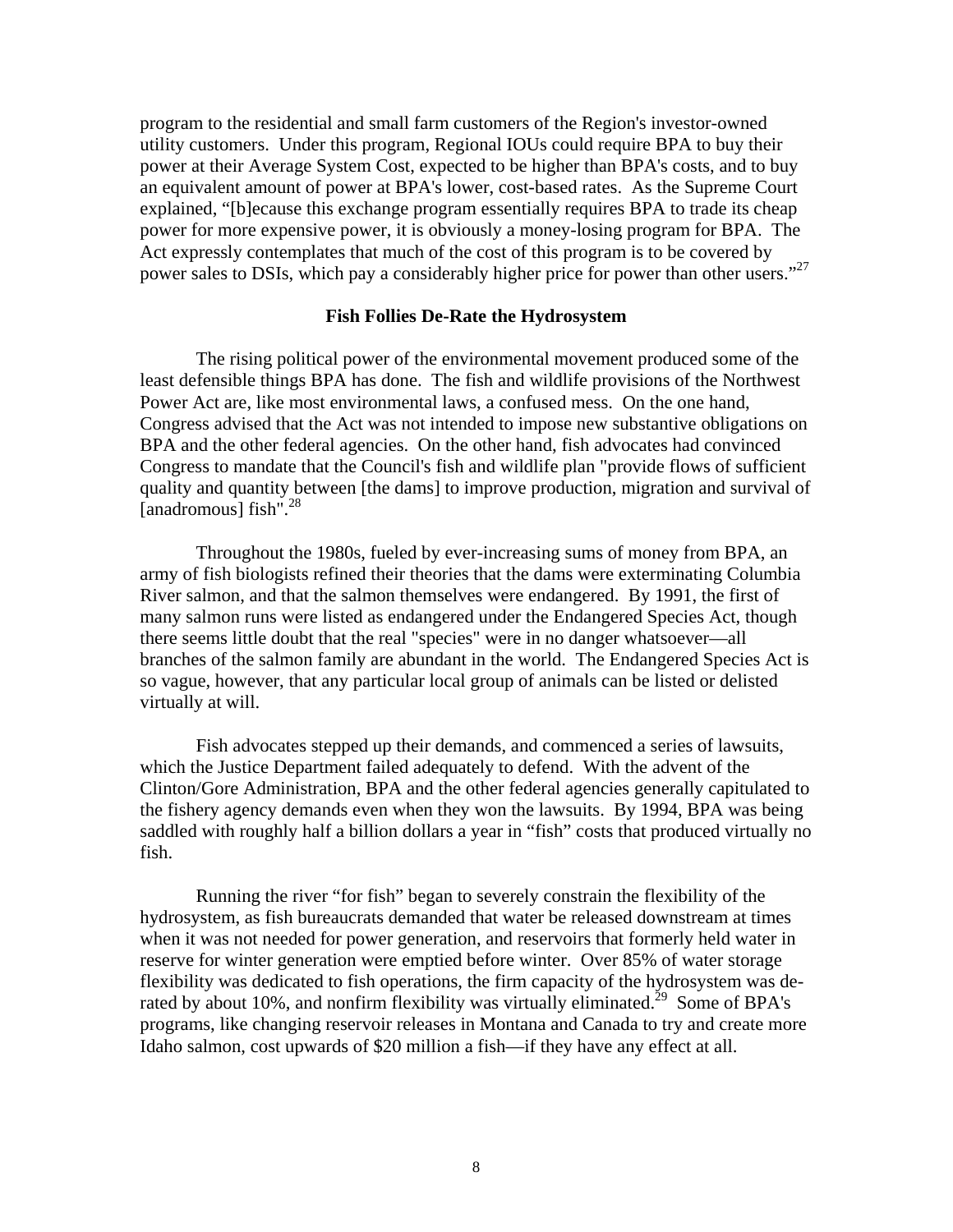The loss of operational flexibility affected the aluminum companies, because BPA began to interrupt their power to support fish operations. Indeed, with the ESA listings BPA simply "lost the capacity to serve 25 percent of its DSI loads under the 198[1] contracts"30 The companies complained that their contracts required BPA to preserve the "expected average availability" of power notwithstanding changes in operations of the hydrosystem, and to use "best efforts" to provide that power. BPA refused to do so, and the DSIs began to look upon BPA as an unreliable business partner.

As the fish follies destroyed the structure established by the Northwest Power Act by destroying the historic bases of BPA's ability to serve the DSIs, many attacked the DSIs on the theory that they should be driven from the Region. Properly understood, the loss of traditional means to serve the DSIs should not be grounds for their extermination, but rather for treating them like any other regional industries, free to purchase power without punitive "New Large Single Load" rates.

By 1999, increasingly uncertain fish costs—including, potentially, the cost of removing the four Lower Snake River Dams—caused BPA to promise to raise rates to build up a \$1.4 billion cash reserve that many in the Region feared would constitute a dam-busting fund.<sup>31</sup> Former Senator Gorton amended the Northwest Power Act in a minor way, so as to prevent BPA from collecting excess funds.<sup>32</sup> But BPA took the position that the law changed nothing, and continued to put the same amount of fish and wildlife costs in its rates.

Last year, BPA spent roughly \$600 million on spill for fish, despite evidence that most of the spill does not benefit fish, and may injure them. BPA has funded an entire of river of junk science designed to show that expensive programs are needed for salmon recovery, while the salmon remain the only so-called "endangered species" that you can buy and eat for \$3.00 a pound. Huge amounts of resources are extracted from the Region's electric ratepayers to provide miniscule or non-existent benefits for commercial fishermen. And given that BPA pays anywhere from thousands of dollars a fish to tens of millions of dollars a fish, this is perhaps the most inefficient transfer of public resources ever devised by the Federal government.

#### **The Death of Accountability**

A firestorm of litigation began arising out of WPPSS and BPA's initial decisions under the Act, which resulted in the death of legal accountability for policy decisions concerning electric power. All of the public agencies were permitted to repudiate their WPPSS contracts for the fourth and fifth nuclear plants. Over time, the United States Court of Appeals for the Ninth Circuit, aided and abetted by doctrines of administrative law from the Supreme Court, developed what it called "deference" to BPA decisions.

The general theory was that if laws were vague, then BPA should be allowed to interpret them in virtually any way it chose, particularly in the area of rates and ratemaking. Over time, the only constraint upon BPA's behavior has become political, prompting it to do more and more outrageous things, both to manipulate public opinion,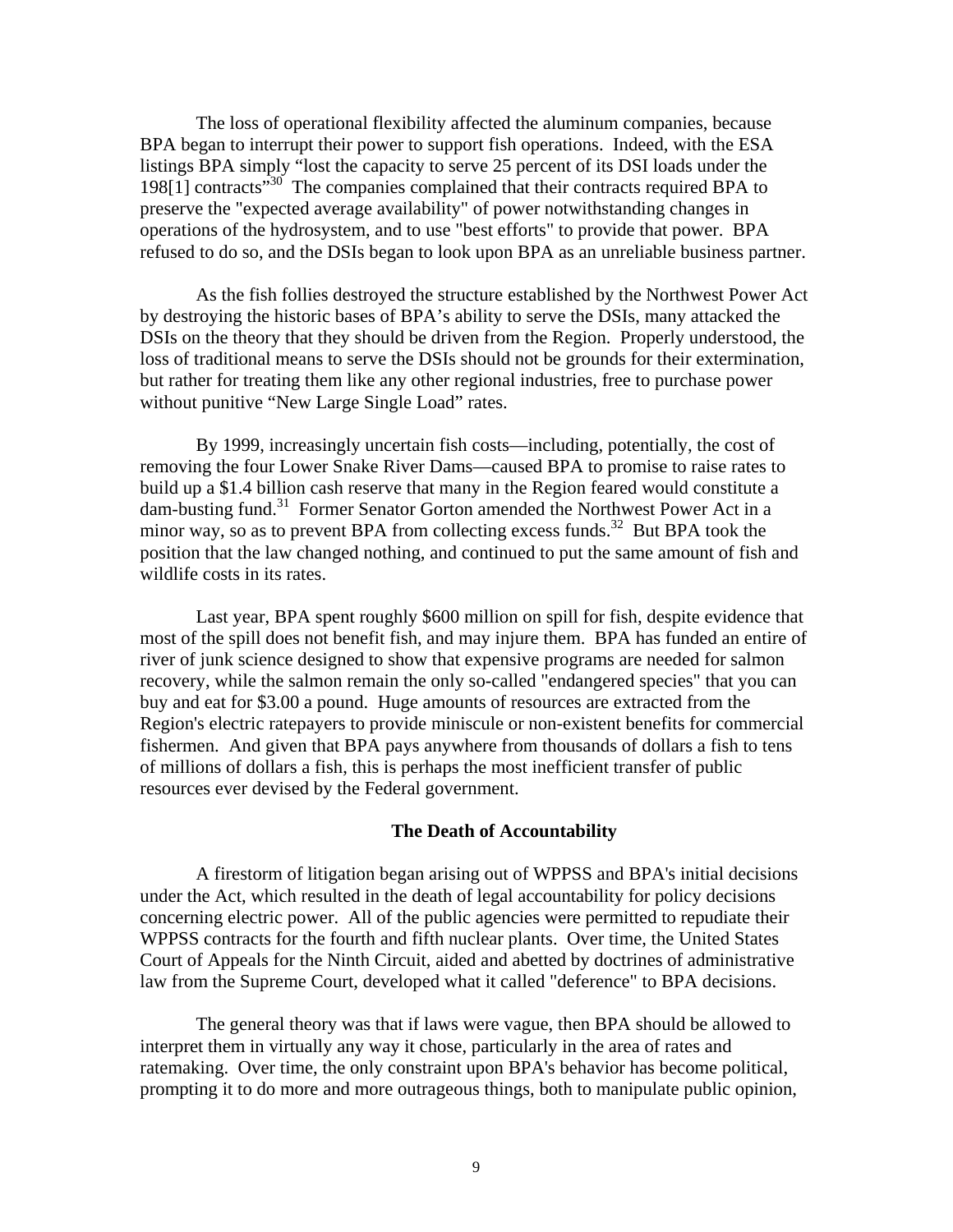and to respond to the will of politicians. BPA's casual disregard of the design of the Northwest Power Act is now widely recognized, and rationalized on the ground that the law is "increasingly out of synch with the regional demands upon BPA and the requirements of the evolving competitive marketplace".<sup>33</sup>

The demands of the politically-powerful now trump the law, an increasingly common problem with all federal agencies. And the agency itself has begun to exercise arbitrary power without regard to the demands of politicians. BPA now frequently demands provisions in its contracts forbidding customers from publicly criticizing BPA, and demands that customers make contributions to a BPA-selected "public purpose" organization as the price of obtaining discretionary action from BPA.

#### **The 1995 Contracts and the Stranded Cost Scare**

By 1995, BPA's costs had risen to the point where long-term firm power was available on the market for rates lower than BPA was charging. BPA's customers began to look for alternate, lower priced supplies of power. Many public utilities reduced their purchases from BPA as fast as possible. For example, Public Utility District No. 1 of Clark County, Washington had cut its purchases from BPA by half by October 1, 1996, and down to just 10 average megawatts by August 1, 1997.<sup>34</sup>

BPA was anxious to retain DSI load, but also anxious to assure a guarantee of future revenues. Thus BPA insisted that the DSIs purchase power in the 1996-2001 period on "take-or-pay" contracts, under which they would be required to commit to a specified block of power, and pay for it whether they used it or not. The DSIs in turn insisted on the right to remarket the power in the event they did not use it.

 The DSI contracts were highly controversial, because BPA and the Region's energy planners were in the grips of a fear that BPA's rising costs would cut its sales, producing what utility executives called "stranded costs". All of the utilities were in a panic that lower market prices would mean that many of their generating assets could no longer be run. All of them, including BPA, wanted to be able to charge their customers for the full cost of such assets, irrespective of their market value.

The DSIs had negotiated contracts back in 1981 that protected them against additional cost assessments, but many of BPA's other customers, particularly the public agencies, had failed to do so, and they were highly jealous of the DSI contracts. So they began a public campaign to vilify the DSIs for failing to pay their fair share of "stranded costs". The Governors of Oregon and Washington sought to prevent BPA from executing new contracts with the DSIs unless they imposed liability for "stranded costs", particularly WPPSS debt.<sup>35</sup>

At the same time, fearing that it might no longer be able to sell enough power to cover power generation costs—and the costs of BPA's ever-growing public benefits programs—BPA began a campaign to secure authority from Congress to charge "wire fees" to recover power costs in transmission rates. Legislation was necessary because a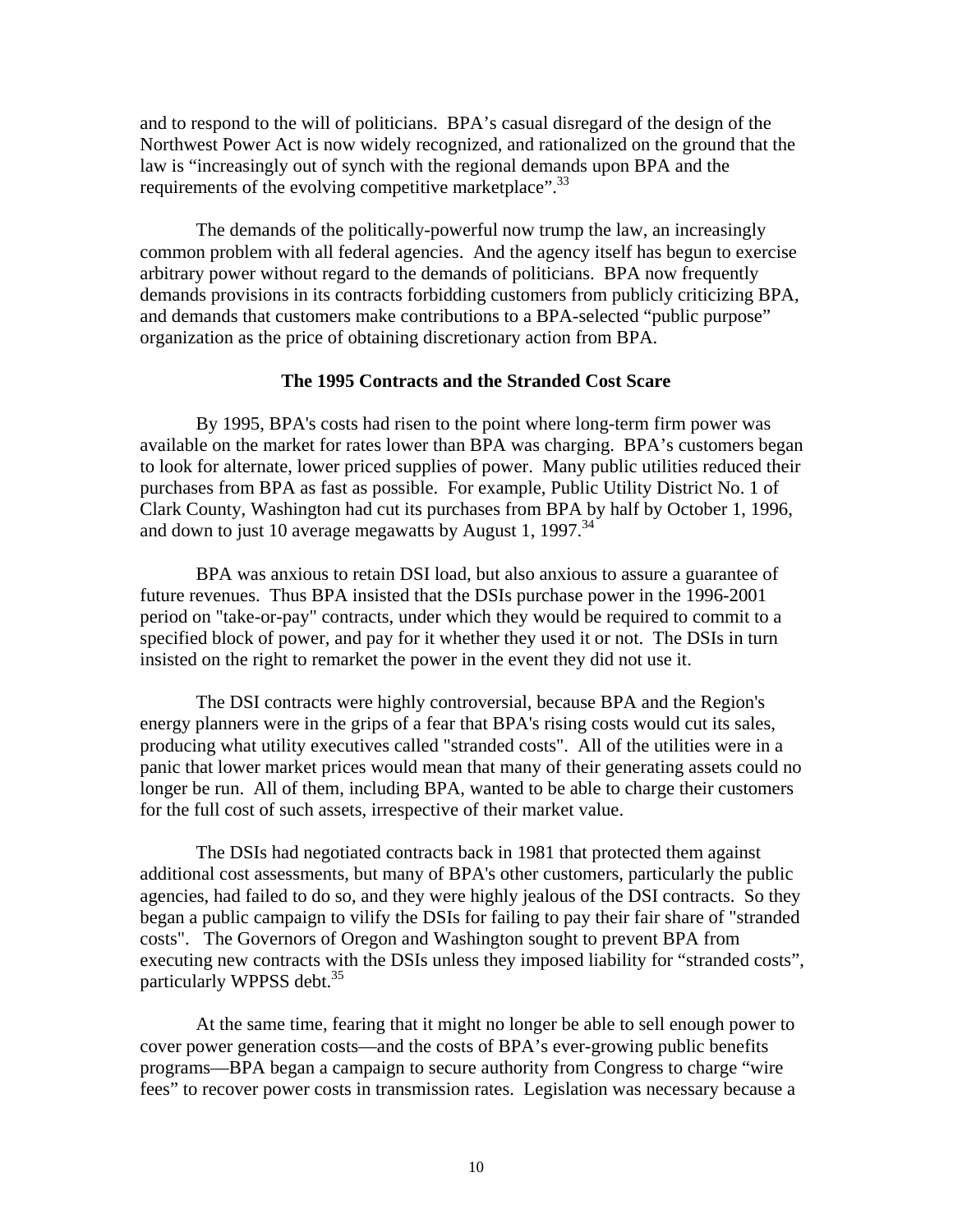long line of decisions from FERC had established that BPA was not allowed to recover generation costs through transmission rates applicable to non-federal power.<sup>36</sup> Thus BPA, through the Department of Energy, proposed legislation that would permit FERC to exempt it from the standard transmission rules.<sup>37</sup> Despite support from the Administration,<sup>38</sup> the concept eventually faded, in part because BPA found that 20% of its transmission customers could bypass any such fee.<sup>39</sup> As late as the summer of 1999, however, the "wire charge" concept continued to surface in draft legislation proposed by BPA.<sup>40</sup> By now, BPA's generating assets are recognized to be incredibly valuable, and not "stranded costs" at all. It was only the wasteful spending of BPA on non-power programs that temporarily concealed their value.

The knee-jerk response of BPA and its public agency customers to the perceived crisis from higher-priced BPA power was to demand that all historic customer classes be assessed surcharges—to keep BPA's rates down for the benefit of the public customers. Later, of course, when market prices moved above BPA's costs, BPA and the public customers would have the knee-jerk response of seeking to kill off the very customers they previously demanded remain subject to BPA charges.

## **The IOUs Milk BPA**

Another result of BPA's rising costs and falling market prices was that benefits available under the Residential Exchange evaporated—utilities began to have Average System Costs that were closer to BPA's costs. More importantly, it became economically feasible for BPA temporarily to sell power to the IOUs and replace the power on the open market instead of buying power from the IOUs at the IOUs' Average System Cost—that being the "exchange" design of the Northwest Power Act. However, this deprived the IOUs of an above-market price for their own power, and threatened to drive up their retail rates.

The Region's IOUs, backed by the Region's Public Utility Commisions, claimed that BPA was "manipulating" the Residential Exchange program in the 1996 rate case. They sought legislation forcing BPA to continue to offer them hundreds of millions of dollars in subsidies for residential customers, notwithstanding the rate directives of the Northwest Power Act; it being an election year, Congress assented.<sup>41</sup> Notwithstanding the law, which remained on the books, the Conference Committee Report encouraged "Bonneville and its customers [to] work together to gradually phase out the residential exchange program by October 1, 2001".<sup>42</sup>

The Residential Exchange as provided in the Northwest Power Act had the virtue of only costing BPA the difference between its cost and the Average System Cost of utilities; it was power-supply neutral to BPA. As a result of the declining benefits, however, the Region's Public Utility Commissions had become convinced that power exchanges no longer offered benefits to the Region's residential and small farm ratepayers. So the Region's PUCs demanded that BPA offer real electricity to the IOUs, even though BPA did not have the power to do so.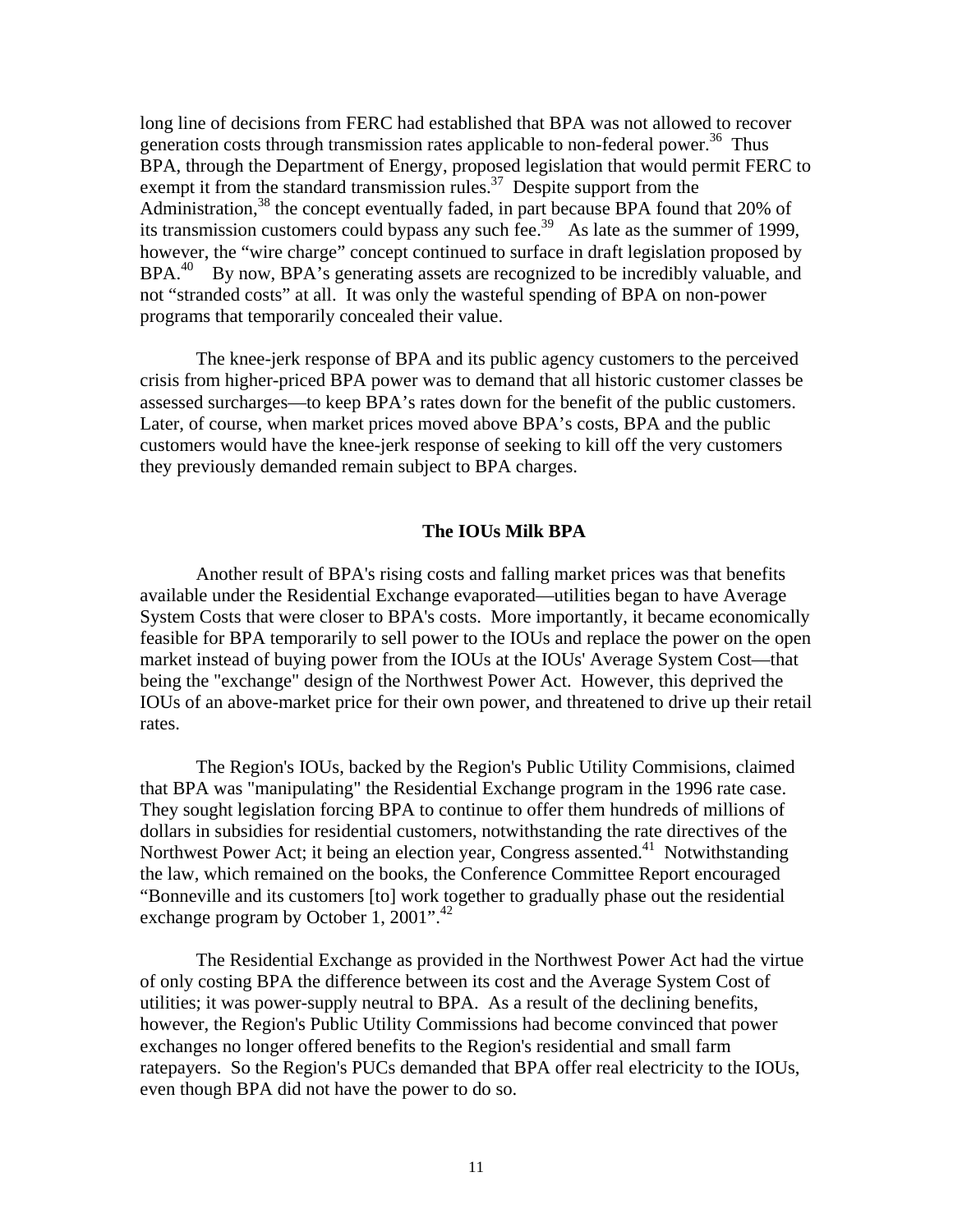The controversy over the DSI contracts and the Residential Exchange produced calls for a Regional process to address the future of BPA and its contracts. The Region's Governors appointed a Steering Committee to try and reach consensus about the future role of BPA in the Region. The result was a year-long process, ending in December 1996, called the "Regional Review".

The Governors' appointees produced a rough consensus that BPA should offer power "subscriptions" to its existing customers, with preference customers having first right to subscribe, but only for an amount of power up to their 1997-2001 levels. The DSIs and residential and small farm customers of IOUs participating in the Residential Exchange would have the opportunity to subscribe for power, but only up to 1997-2001 levels. Thus existing customers would not be pushed off the system by the load growth of other customers, or decisions by other customers to return load to BPA. Every customer group would get a fair share of low-cost BPA power, but limited to their thenpresent loads.

To the extent that BPA continued to exercise its resource acquisition authority to meet loads in addition to those that could be served with its then-existing resources, the Regional Review recommended that the customer that needed the resource pay the full cost: "BPA would not acquire resources to serve its customers' load growth except on a direct bilateral basis where the customer takes on all the risk of the acquisition".<sup>43</sup> In short, a customer would face a low-cost rate for its share of the then-existing Federal resource base, and a higher cost for additional power, a concept commonly called "tiered rates". The Regional Review also reached a consensus in favor of raising energy taxes to support increased public spending on conservation, low-income assistance, and fish and wildlife as a substitute for BPA including such costs in its cost-based rates.

BPA publicly agreed with the Regional Review's conclusion that it should not build new capacity, notwithstanding the statutory directives to assure an adequate supply of electricity. In the wake of the Review, observers concluded that "[n]ew merchant plants . . . are having a hard time finding someone to purchase their output in the face of this policy uncertainty."44 As always, the problem remained the same: "weather driven changes in the amount of hydro generation cause the price of power in the market to vary to the point that a new merchant power plant may not be able to economically survive a series of wet years."<sup>45</sup>

### **The Energy Planners Fail To See Higher Prices Coming**

 The Northwest Power Act assessed electric ratepayers to fund a small army of planners and forecasters in the Northwest Power Planning Council and elsewhere, none of whom apparently foresaw today's rapid rises in electricity prices. In 1996, the Council forecast that "the region will experience generally stable electricity prices that will probably decline slightly in real terms".<sup>46</sup> The Council forecast stable natural gas prices as well. $^{47}$  And the Council recommended that the Region could save billions of dollars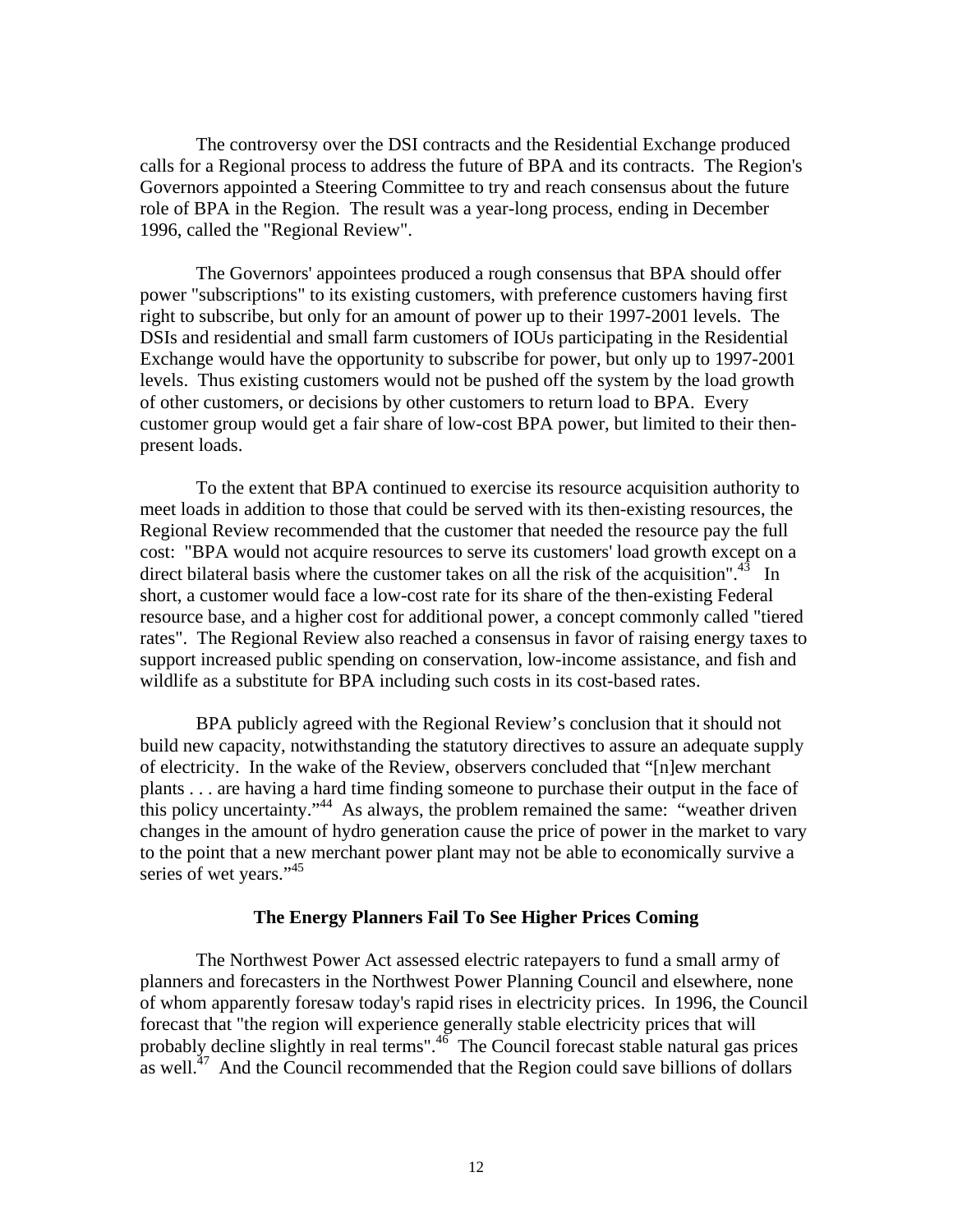by relying upon purchases from California and elsewhere rather than building new power plants.<sup>48</sup> In 1998, the Council reiterated each of these forecasts.<sup>49</sup>

Faced with a cyclical downturn in power markets, BPA entered into numerous long-term contracts to export power from the Pacific Northwest at depressed prices, without regard to its ability to meet the Regional loads when current contracts expired in 2001. Among other things, BPA sold hundreds of megawatts power to Enron, Avista, and the Bay Area Rapid Transit Authority.

A new Administrator, Judi Johansen, took over in June 1998. She followed the Regional Review's suggestion to offer "subscriptions" for Federal power, but picked and chose among the Review's recommendations in ways that did not work. The Review had carefully balanced limitations on BPA's resource acquisitions with limitations on the entitlements of the customer groups to the low-cost hydropower. Administrator Johansen removed all restrictions on the ability of the preference utilities to buy additional power at the lowest rates. She agreed to sell, rather than exchange, power to the IOUs. But she did not make any corresponding adjustment in BPA's resource strategy to come up with the power needed because of these decisions.

The "Power Subscription Strategy", issued in December 1998, promised to offer power rates "significantly below market and approximately equal for all customer groups".50 The Strategy suggested that public customers would buy roughly 5500 megawatts, the IOUs would "be assured access to the equivalent of 1500 megawatts", and that BPA expected to be able "to serve all DSI load placed on it".<sup>51</sup> BPA hoped to buy additional short-term power to meet all of its commitments without raising its costs. The Strategy contained promises that BPA could not possibly meet.

By early 1999, BPA was beginning to forecast large deficits in its power supply, and the new Administrator appeared before the Power Planning Council to warn of the problem. But instead of offering leadership in the construction of new plants, she told the Council, in substance, that reliability was not BPA's concern, and urged the Council to study the issue.

Another year passed before the Council finally issued a report on the problem.<sup>52</sup> The Council confirmed that the Region now had a one in four chance of "not getting through the winter without a supply interruption", and warned that the deficit could be as large as "several thousand megawatts for a few days".<sup>53</sup> The Council also found that it was now too late to do anything about the problem: "given the lead times for the development of substantial amounts of new generating capacity, it seems clear that much of th[e needed] capacity will have to be met through voluntary load reduction where reducing load makes sense for both the end user and the system". $54$ 

## **The New Market and the Drive To De-Industrialize the Region**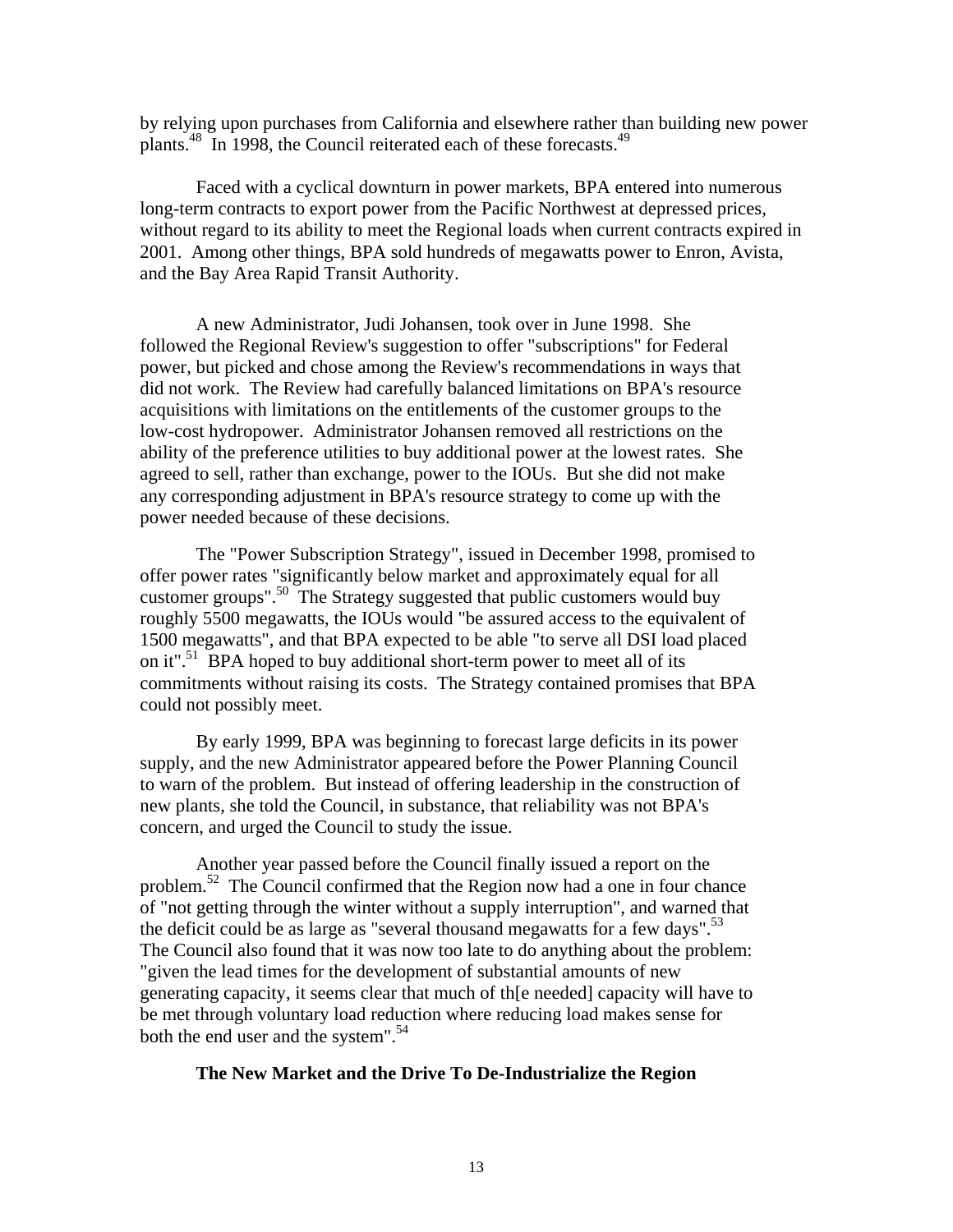BPA's Subscription Strategy was developed in a context where BPA's biggest recent fear was that it would not be able to sell all of its power. As market prices soared, BPA continued to make many decisions largely as if nothing had changed. Perhaps because of the Tenaska fiasco, and lingering fears of unsold power inventory, BPA remained unwilling to make long-term resource acquisitions to serve the Pacific Northwest.

To make matters worse, BPA adhered to the decisions that significantly reduced the amount of low-cost hydropower it had to sell. In April 2000, Administrator Johansen amended the Subscription Strategy to offer at least 1,000 megawatts of actual BPA power deliveries, with another 900 megawatts of cash benefits.<sup>55</sup> The decision to supply actual power to the IOUs was characterized as a "settlement", though no lawsuit had been filed, so as to circumvent the design of the Northwest Power Act. The cash value of the "settlement" is several times greater than the Exchange program it supplants.

 During the period of low prices, BPA had permitted the preference customers to diversify and purchase power elsewhere, yet had failed to include any contractual restrictions to prevent the publics from bringing the load back all at once when prices changed. Clark Public Utilities, for example, advised BPA that it would increase its power demand from 10 to 295 average megawatts commencing October 1, 2001.<sup>56</sup> BPA proceeded to conduct its rate case in the fall of 1999 and spring of 2000 on the assumption that the Region's public utilities would serve 1,500 megawatts of their own load after 2001, even though BPA knew then that market-priced power was going to be at least 50% higher than BPA rates.

Based on the false assumption that preference customers would buy much of their power somewhere else, BPA did nothing to acquire power to serve their load. BPA could have purchased much of the power to serve their load at reasonable prices, and, indeed, BPA did purchase much of the power needed to serve DSI load at reasonable prices. Almost immediately after BPA issued its rate decision in May 2000, the preference customers subscribed for 1500 megawatts more power than BPA had anticipated.

BPA now began to panic as market prices headed upward rapidly, and the cost of buying the extra 3,000 megawatts now forecast as needed to meet load began to exceed BPA's entire budget. Administrator Johansen suddenly departed in November 2000, and because senior VP of regulation and external affairs at PacifiCorp. The new Administrator, Steve Wright, had been BPA's Washington, D.C. lobbyist. BPA had come full circle, from an agency run by engineers who built things, to an agency run by political hacks who rationed out the declining benefits from decaying capital to political supporters.

#### **The DSIs Offer A Solution To BPA's Problems**

BPA proposed to cover the extraordinary cost of meeting its shortfalls through a "Cost Recovery Adjustment Clause", and began negotiations with its customers to design such a clause. BPA had promised, in writing, to amend the DSIs' power sales contracts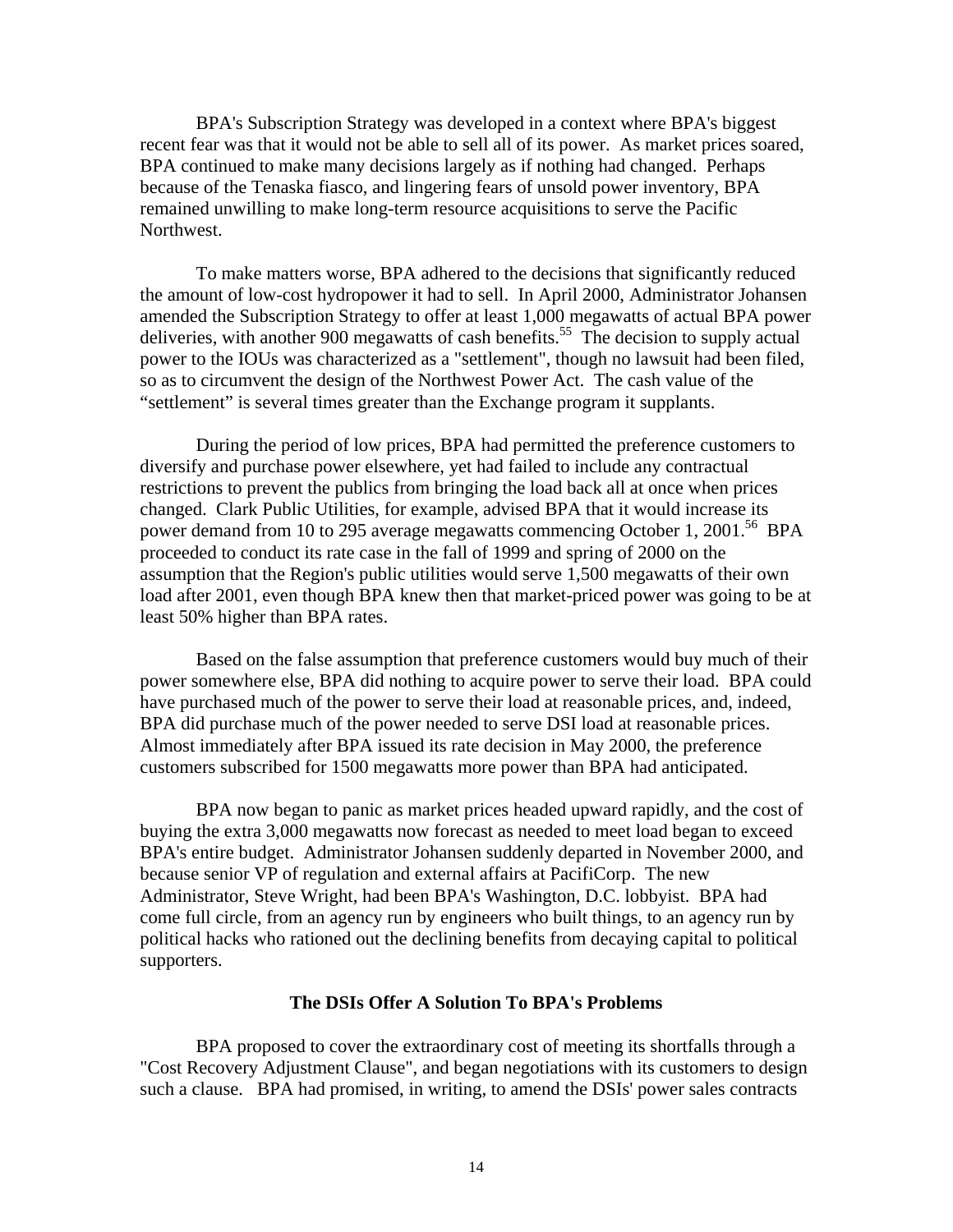to let them DSIs cut back their power consumption to avoid these charges, and, after lobbying by the Region's public and private utilities, BPA repudiated its contract promise.

 The Region's public and private utilities met secretly with BPA staff and designed rates that would raise the cost of all power consumed by an equal amount. This was a gross breach of the rules governing rate hearings, but by now everyone seemed to believe, probably correctly, that BPA was not accountable to law. They and BPA came up with the solution to BPA's power supply shortfall: design rates so as to turn off the aluminum companies and many other heavy industries. In effect, this imposed the costs of BPA's power shortfall caused by the larger, rapidly-growing preference utilities, which had abandoned BPA in 1995, upon those customers for whom power costs were important to their economic survival.

 Since striking that deal, BPA operatives have scurried about the Region, signing up industrial and farm loads throughout the system for load reduction. The historic process by which BPA energized the Pacific Northwest is being reversed before your very eyes.

The DSIs responded by advancing the very consensus of the Regional Review: "tiered rates" for BPA power. Under the "tiered rate" proposal, a customer could get 75% of their allocation of BPA power at the low, May 2000 rates, and the other 25% of their power at market prices, whether through BPA or otherwise. This would have left the DSIs with roughly 1500 of the 2000 megawatts promised in the Subscription Strategy.

"Tiered rates", by raising the price for the last units of power consumed on the margin, are widely recognized as leading to more efficient use of electricity, and are employed by many other utilities in many countries. Tiered rates offer the best means of conserving power with the minimum economic losses to the Region, because many businesses that will be put out of business by higher average rates could cut their power usage by one quarter and stay in business.

 But the Region's public and private utilities do not want tiered rates. Many of the larger preference utilities have negotiated the same contract provision that they are using to attack the DSIs: the contract right to resell any power not used at market rates, for a profit. There was no profit for these utilities in a tiered rate proposal, because any reductions in consumption their customers would achieve would come in the first 25% of market-priced power, and leave the utilities no opportunity to profit from the resale of this conserved power.

 Politicians who see no further than the next election cycle apparently think that wiping out the energy-intensive businesses that are a backbone of the Pacific Northwest is a worthwhile enterprise it if will keep residential rates slightly lower. They argue that the employment provided by aluminum companies and other energy-intensive industries is small. In fact, the most recent study shows total employment benefits of 40,000 jobs from the aluminum industry alone, providing \$1.5 billion in personal income, and \$141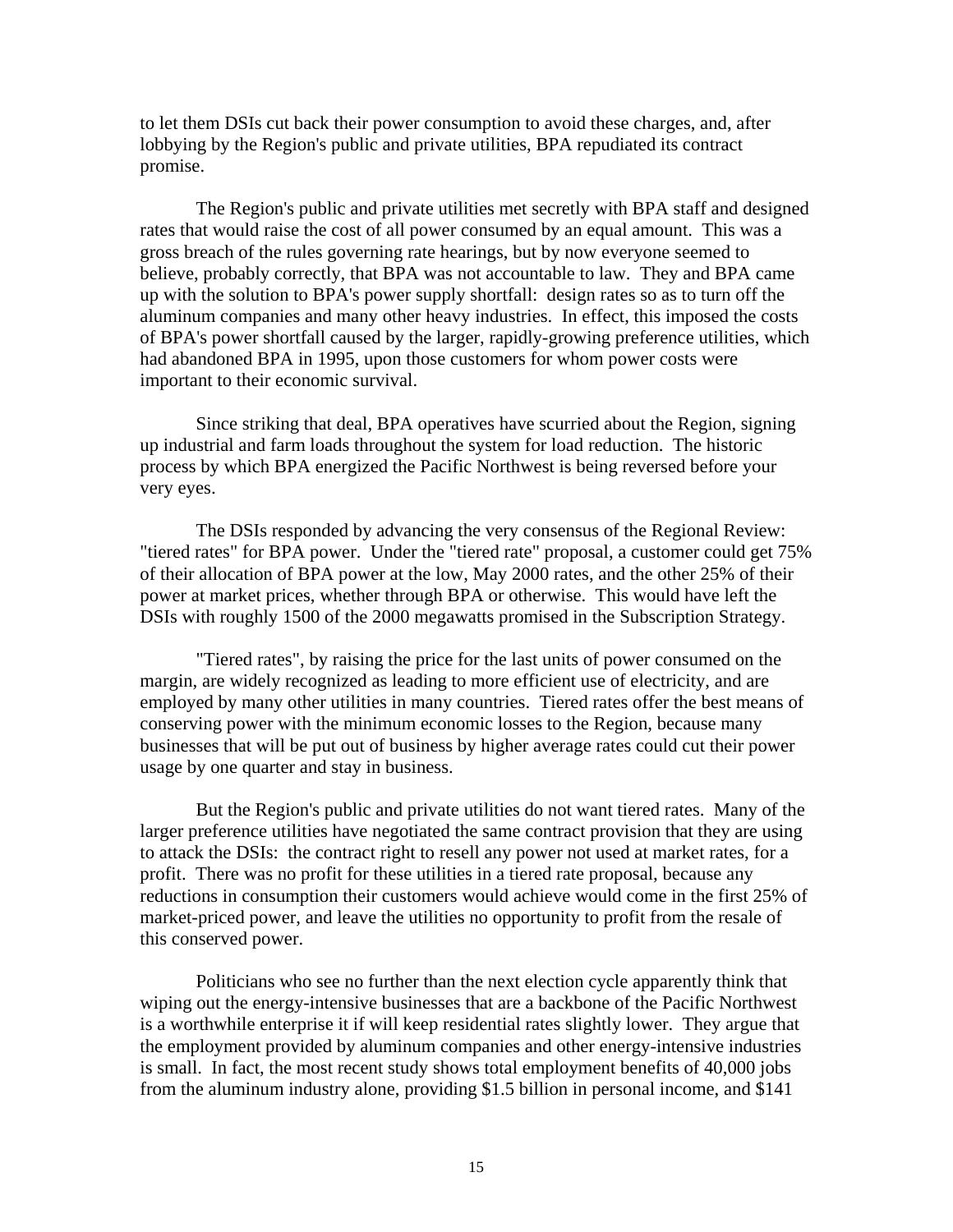million in state and local taxes.<sup>57</sup> This level of economic activity is not small to the counties who host aluminum and other plants, where plant jobs are some of the highestpaying jobs available.

The government experts who claim that shutting down energy intensive industries will cause no harm to the Region's economy ought to be regarded with the same skepticism as the government experts who first decided we needed ten nuclear plants by the mid-eighties, and then told us that market prices would be lower than BPA power. The government has both failed to build power plants to keep the lights on, and promoted environmentalism so that no one else can build the plants either.

# **Whither BPA?**

Because electricity is an essential commodity for economic survival, government control of access to electricity exercised by partisan politicians means that political considerations will determine which economic entities survive and which die. As industries targeted for extinction as a matter of federal politics and policy, the most important reform of BPA is one that gets politics out of BPA's power allocation decisions. More generally, without significant reform, BPA will continue its evolution toward an all purpose taxing and spending agency accountable to no one

The breakdown of political consensus concerning allocation of BPA benefits poses larger threats than de-industrialization. Many believe that without a concerted Regional effort to reform BPA, the "policy and leadership vacuum in the region will leave the federal government to decide how best to control the operations of the Columbia River system. This will result in the Federal government directing the system in ways that meet the interests of the Federal government instead of the region.<sup>58</sup> More precisely, BPA will be directed in ways that meet the interests of whatever crowd exercises power inside the Beltway, rather than the interests of the Region.

A recent report by the Northeast-Midwest Institute challenges *any* federal role in the electric business, noting that the initial federal goal of rural electrification has been largely accomplished.<sup>59</sup> Many interests seek to charge market-based prices for all Federal power, and abolish Regional preference entirely. A move to market-priced BPA power would have far worse economic effects than merely wiping out electricityintensive industry, as the Region's entire infrastructure is geared to run at lower electricity costs.

There are many options available for reform of BPA, and many paths lead to improvement. One option would be to remove the role of the federal government entirely, by having BPA's customers and perhaps other entities purchase BPA, with or without its generating assets, and run it as a large cooperative. Some have suggested that the more controversial lower Snake River hydropower projects be spun off and sold to Pacific Northwest tribes whose treaty rights are affected by operation of the projects, as a final settlement of all treaty disputes. While there are many political hurdles to such a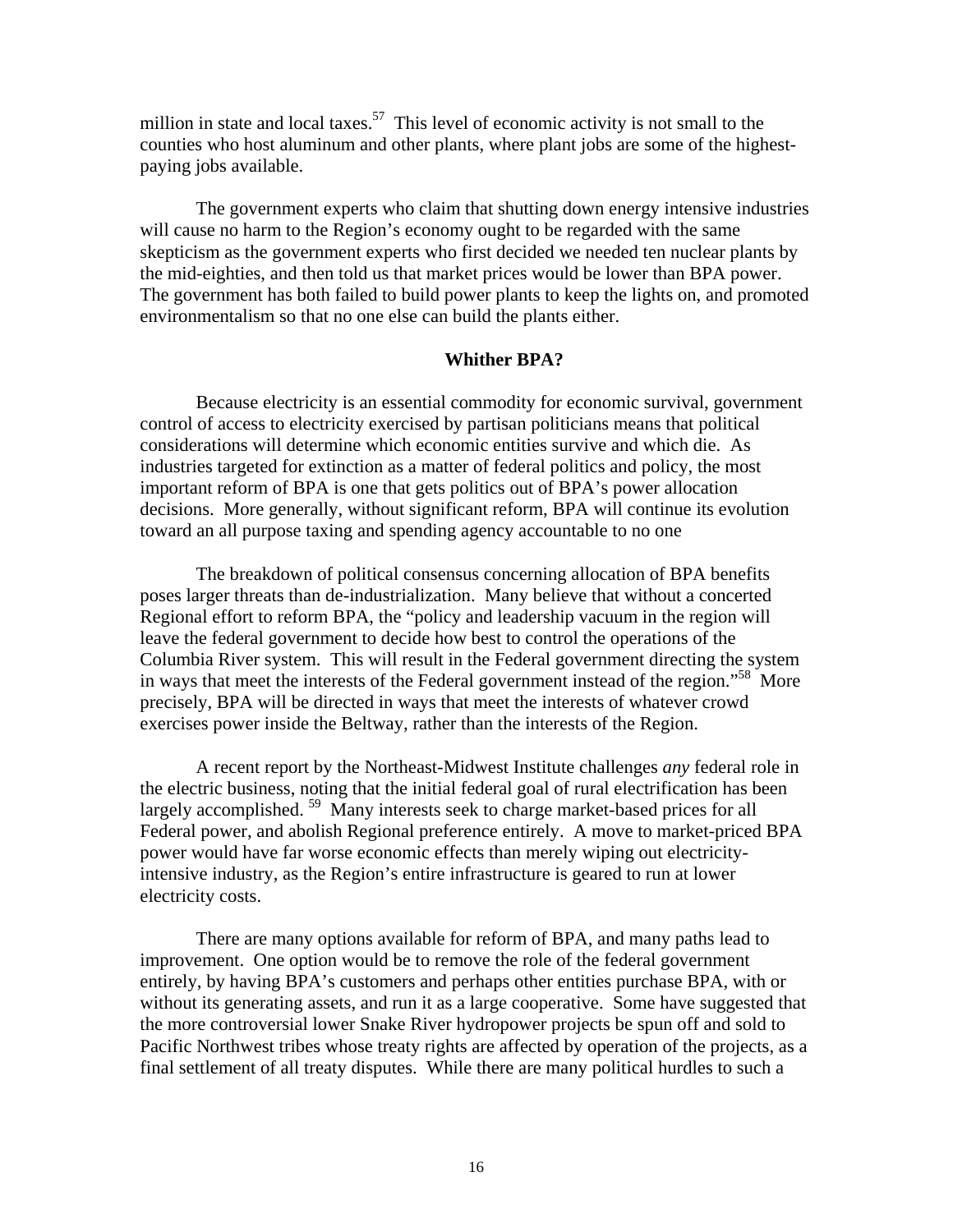plan, financial hurdles are not significant—investment banks have confirmed that the purchase could be financed.

## **Conclusion**

The New Deal dream was that impartial, expert administrators, freed from traditional legal and Constitutional constraints, could bring immense public benefits to citizens of the United States. For a time, the dream was realized. But now BPA and other New Deal agencies are in the hands of those whose conception of the public interest is far removed from that of the ordinary citizen. The rise of such unaccountable, yet highly-politicized bureaucracies is one of the greatest threats to the Nation. The citizens of the Pacific Northwest cannot, by themselves, save the Nation. But they can save the hydropower assets of the Pacific Northwest, and put their management back on a path that will continue to bring immense public benefits to the citizens who have been paying for the assets for over sixty years.

H. Rep. No. 96-976, Pt. 1, at 29 (1980))

 1 Final Environmental Impact Statement: The Role of the Bonneville Power Administration in the Pacific Northwest Power Supply System, at I-11 (DOE December 1980).

<sup>&</sup>lt;sup>2</sup> 16 U.S.C. § 832e.

<sup>&</sup>lt;sup>3</sup> V. Springer, *Power and the Pacific Northwest: A history of the Bonneville Power Administration 47* (BPA 1977).

<sup>4</sup> G. Tollefson, *BPA & The Struggle For Power At Cost* 259 (BPA 1987) (quoting BPA employee Sam Moment)

<sup>&</sup>lt;sup>5</sup> *Power and the Pacific Northwest* at 54.<br><sup>6</sup> *BPA and the Struggle for Power at Cost* at 284.<br><sup>7</sup> *Id.* at 336

P.L. 88-552, 78 Stat. 756 (August 31, 1964).

 $<sup>9</sup>$  Role EIS, at I-13.</sup>

<sup>&</sup>lt;sup>10</sup> *BPA and the Struggle, at* 353.<br><sup>11</sup> *Id.* <sup>12</sup> P.L. 93-454, 88 Stat. 1376 (Oct. 18, 1974).

<sup>&</sup>lt;sup>13</sup> *BPA and the Struggle, at* 362<br><sup>14</sup> *Id. at* 365.<br><sup>15</sup> *Id.* at 375.<br><sup>16</sup> *Id.* at 379.<br><sup>17</sup> 16 U.S.C. § 839(2).

 $18$  16 U.S.C. § 839b(a)(1).

 $19$  16 U.S.C. § 839b(e)(2).

<sup>20</sup> *Congressional Record* H9849 (daily ed. Sept. 29, 1980). 21 16 U.S.C. § 839d(a)(1).

<sup>22</sup> *BPA and the Struggle*, at 405. 23 Tenaska EIS, § S.3.

<sup>&</sup>lt;sup>24</sup> *Id.; see also* http://www.tenaska.com/Projects/Frederic/frederic.htm.<br><sup>25</sup> 16 U.S.C. § 839e(c)(3).<br><sup>26</sup> H. Rep. No. 96-976, Pt. 1, 96<sup>th</sup> Cong., 2d Sess. 51 (May 15, 1980).

<sup>&</sup>lt;sup>27</sup> Aluminum Co. of America v. Central Lincoln People's Utility District, 467 U.S. 380, 399 (1984) (citing

 $^{28}$  16 U.S.C. § 839b(h)(6)(E)(ii).

 $^{29}$  G. Derfler, "Should the Pacific Northwest Regain Control of the Columbia River?", Preliminary Report to the Four State Legislative Compact, April 7, 2000 ("Derfler Report"), at 13.